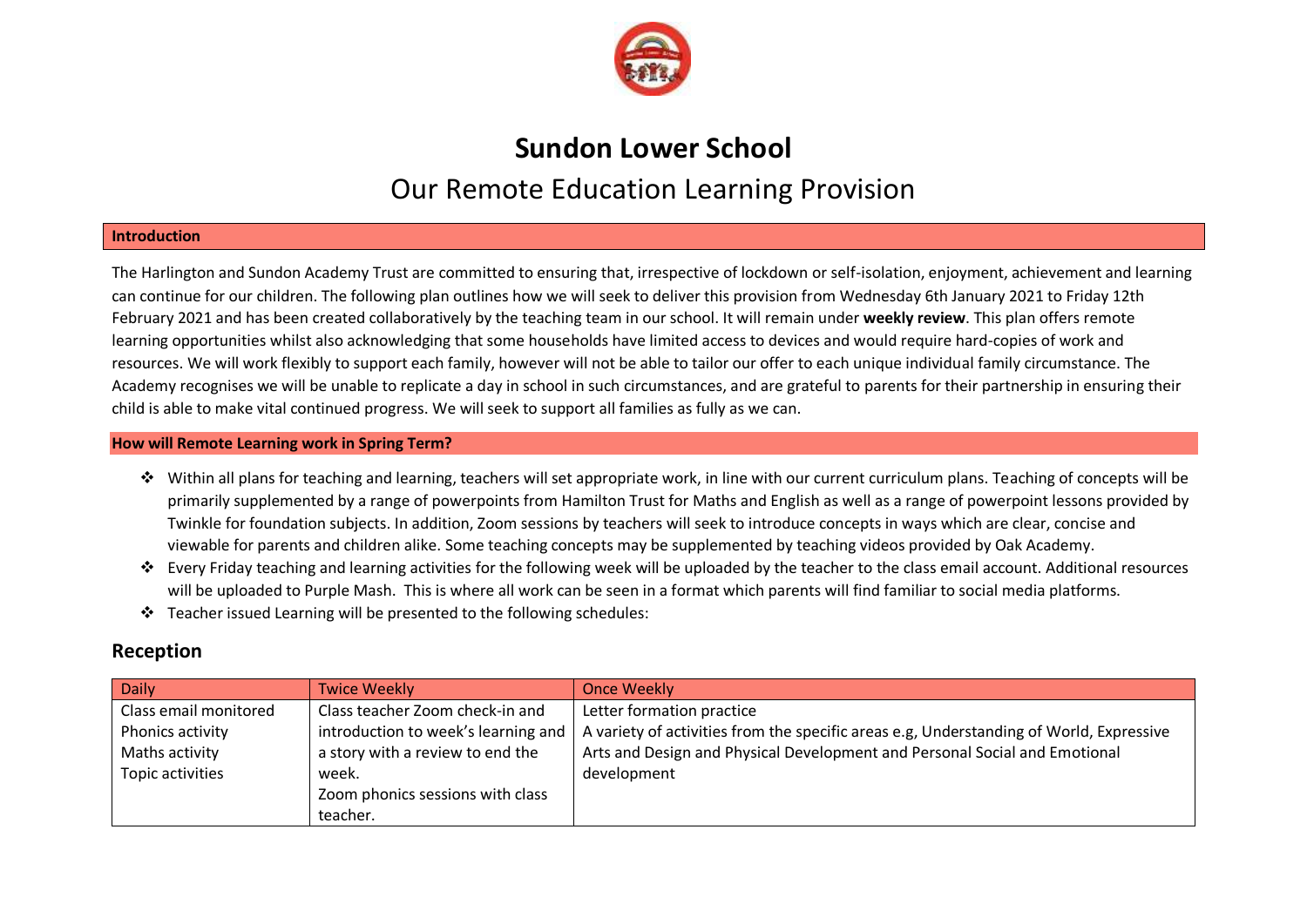## **Year 1 to 4**

| <b>Daily</b>                | <b>Twice Weekly</b>                             | Once Weekly                                |
|-----------------------------|-------------------------------------------------|--------------------------------------------|
| Class email monitored       | Zoom sessions introducing English and           | Spellings- to include handwriting practice |
| English activity            | Maths for the week.                             | Maths curriculum skills activity           |
| Maths activity              | PE activities which may include videos to       |                                            |
| Foundation subject activity | follow.                                         |                                            |
|                             | Zoom-PHSE-social and emotional check in,        |                                            |
|                             | including introduction to learning at the start |                                            |
|                             | and consolidation at the end of the week.       |                                            |

- ◆ Children will use the various instructional videos and resources issued via Class email accounts to absorb the teaching and complete the learning as appropriate.
- Teachers will seek to provide learning activities which are accessible for all children. As with usual routines in school, there will be flexibility in the delivery of these activities. For example, there is extra help activities for children who have not understood the objective in maths and also if a child does really well, they could complete a *challenge* activity. As such, teachers will consider how learning can be presented simply, effectively and imaginatively.
- Children will receive a topic book, if needed, in which their written work and outcomes can be recorded. Families will also be offered a maths workbook in which to complete maths activities. Teachers may provide other supplementary learning materials.
- Completed work should be photographed and uploaded to Class email by parents. Teachers can then review the work completed and ensure that feedback is given to children as needed via the class email and misconceptions etc. Feedback and queries can take place throughout the day using Class email.

## **Expectations of Children and Families:**

- Full engagement with learning activities submitted via Class email as detailed above.
- Attendance at planned Zoom sessions.
- Use of Class email for support or help within the hours of 9.00am 3.30pm. We are here to help you, and will respond as soon as we can!

## **Enrichment:**

- ❖ PHSE and Values based activities
- We hope much of the above learning opportunities will offer children learning stimulation and progression, in addition to remote interaction with teachers and friends.
- $\cdot$  During the next six weeks, to further enrich children's experiences, we will provide opportunities for:
	- Physical Activity
	- Learning at Home ideas related to our foundation subject topic
	- Artistic Activities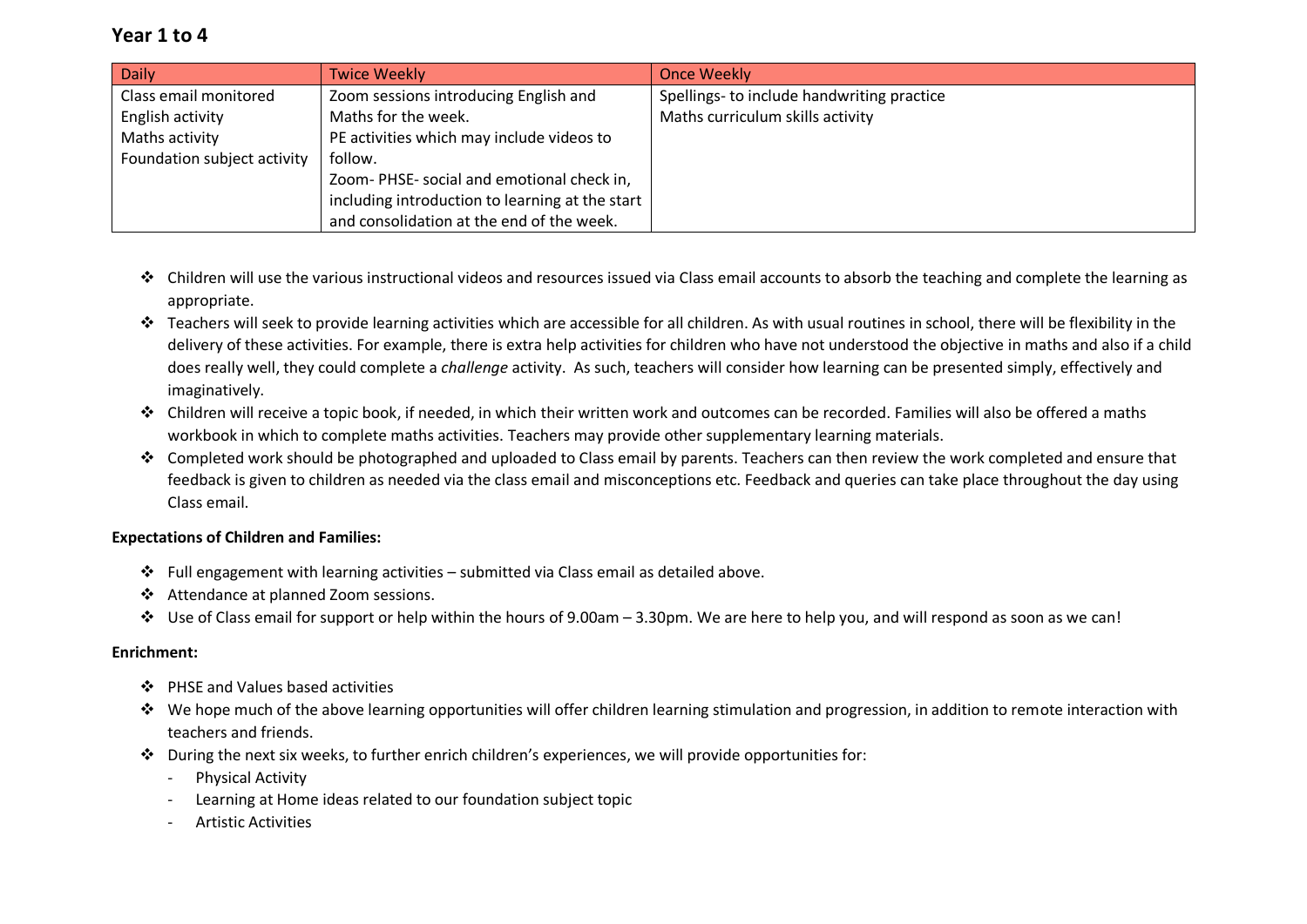**We will use a series of platforms to ensure remote teaching is effective and varied:**

| <b>Platform</b>       | How we will use this:                                                                                                                       |
|-----------------------|---------------------------------------------------------------------------------------------------------------------------------------------|
| <b>ZOOM</b>           | ❖ Each class will have their own Zoom Link and Password to engage interactively on a regular basis in these sessions, with their            |
|                       | teacher.                                                                                                                                    |
|                       | A timetable will be issued so that these slots take place at the same time each week.                                                       |
|                       | Children are required to enter their name to enable access into the room. Please note, for security purposes, we will not permit            |
|                       | entry to those who do not enter with recognisable names.                                                                                    |
|                       | In this session teachers will:                                                                                                              |
|                       | Introduce new learning                                                                                                                      |
|                       | Review learning undertaken - positive praise and constructive feedback.                                                                     |
|                       | Use the time to introduce books/stories/poetry in KS1/KS2 and a story-time in Reception.                                                    |
|                       | Discuss the week's learning.                                                                                                                |
| <b>Class Emails</b>   | Our primary tool for the delivery of daily learning instruction, resources and activities. Teachers, parents and children will be able to   |
|                       | engage via this method in private messaging. Where only individuals are self-isolating, teachers will seek to engage with messages          |
|                       | where possible within their normal working day. In a whole bubble closure, teachers will be active in utilising this throughout the day     |
|                       | and will seek to respond to messages between 9.00am and 3.30pm. Parents will be able to provide videos, photographs, scans etc. of          |
|                       | children's completed learning - teachers will give feedback on this.                                                                        |
| <b>Oak Academy</b>    | Oak Academy may support remote learning for a number of reasons: The Oak Academy lessons are in-line with our teaching ethos -              |
| <b>OAK</b>            | they encourage the use of retrieval practice, explicit teaching with high quality modelling, and the use of deliberate practice. The online |
| じんロモノ                 | lessons are free to all and offer a recorded taught session so that the children can access physical teaching from a teacher and then       |
|                       | access work relating to that lesson within the same website. There are also hundreds of lessons specifically aimed at children with SEND    |
|                       | needs and requiring additional support. Class Teachers will use the lessons in the classroom at times, so children are familiar with the    |
|                       | platform                                                                                                                                    |
| <b>Hamilton</b>       | Hamilton Maths resources will support remote learning for reasons similar to that above.                                                    |
| <b>Trust Maths</b>    |                                                                                                                                             |
|                       |                                                                                                                                             |
| <b>Purple Mash</b>    | Children from Reception to Year 4 can access learning activities across the curriculum. Teachers will set specific 'to do's' linked to the  |
|                       | weekly learning objectives. These activities will be monitored by class teachers.                                                           |
|                       |                                                                                                                                             |
|                       |                                                                                                                                             |
| <b>Serial Mash</b>    | An online library for reading and comprehension. An extensive variety of online books filled with illustrations and animations which        |
|                       | bring the books to life. Ready-made activities allow children to practise diverse forms of writing at the click of a button. Children can   |
|                       | write up a news report, compare characters or dream up their version of the next chapter.                                                   |
| Serial Mash           |                                                                                                                                             |
| <b>Monster</b>        | Children in Years 3 to 4 will be trained in how to use Monster Multiplication independently. Children in Years 3 to 4 are expected to       |
| <b>Multiplication</b> | practise regularly, in addition to maths learning given by the teacher each day. This engagement will be monitored by class teachers.       |
|                       | Children will be given access to appropriate multiplications and this will be adapted by teachers as children make progress. Children in    |
|                       | Year 1 will have access should they wish. Children's log-in information can be found in the front of their Home School Link                 |